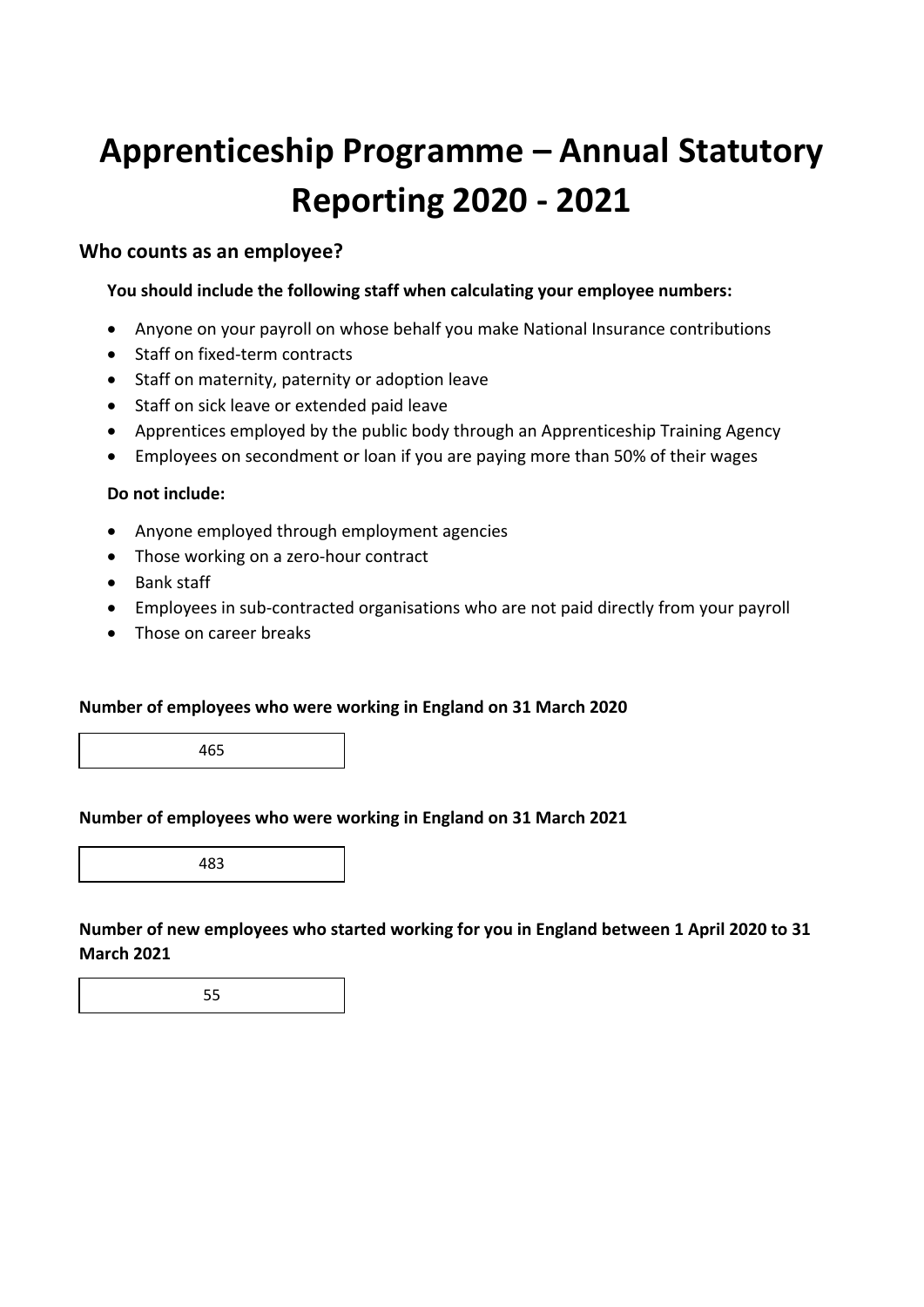### **Your Apprentices**

### **Who counts as an apprentice?**

**You should include the following staff when calculating your apprentice numbers:**

 Anyone doing an approved English apprenticeship framework or standard with an apprenticeship agreement in place

#### **Number of apprentices who were working in England on 31 March 2020**

30

#### **Number of apprentices who were working in England on 31 March 2021**

27

**Number of new apprentices in England whose apprenticeship agreements started in between 1 April 2020 to 31 March 2021**

**This includes both new hires and existing employees who started an apprenticeship**

21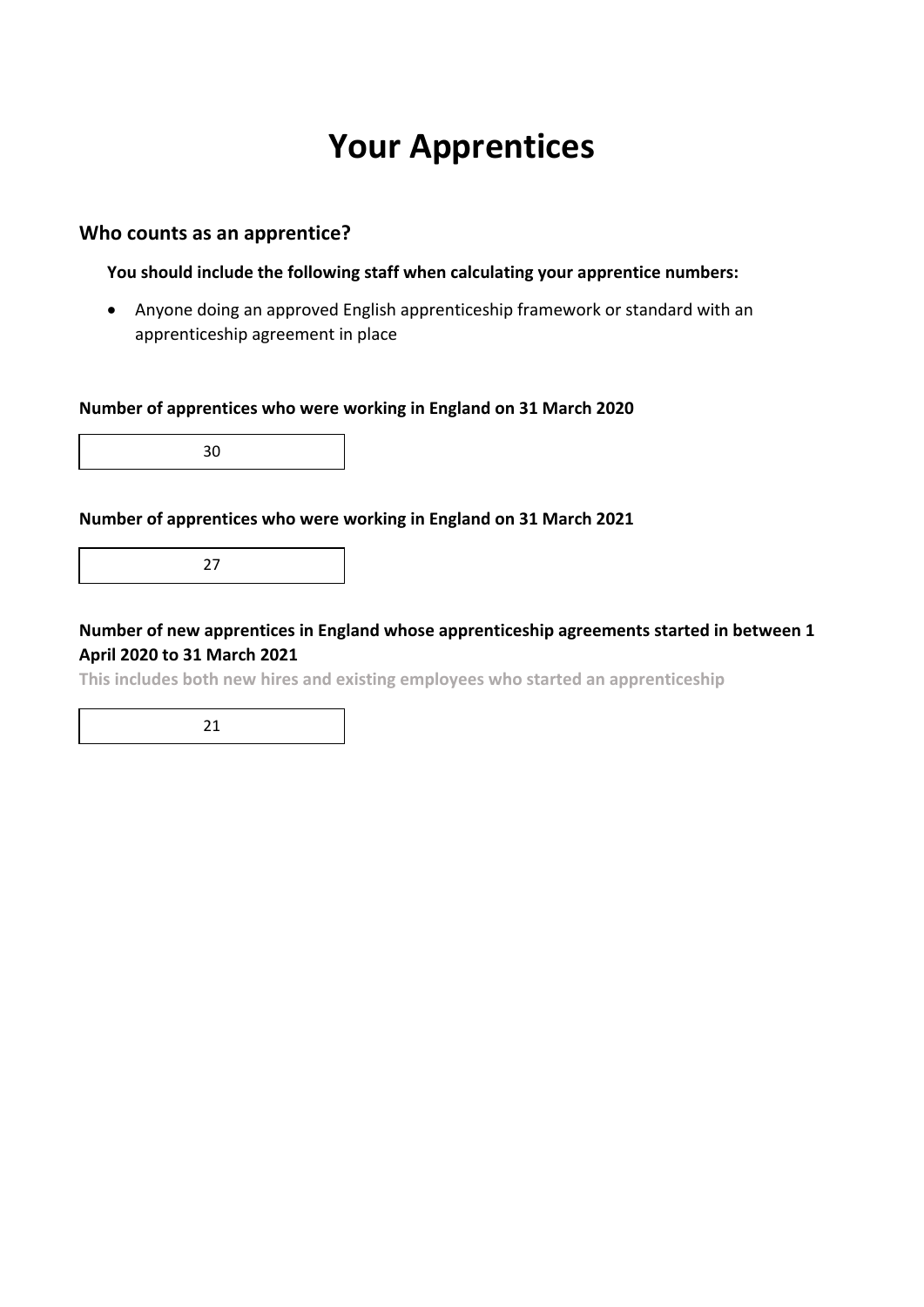## **Your full‐time equivalents (optional)**

### **How to calculate your full‐time equivalent numbers**

Firstly, work out the number of weekly hours each part-time employee is contracted to work divided by your organisation's standard full‐time working week. For example, 10 hours divided by 37 hours equated to 0.27 full-time equivalents.

Then add your full‐time employee numbers to come up with a total number of full‐time equivalents. Round your total to the nearest whole number.

#### **Number of full‐time equivalents (optional)**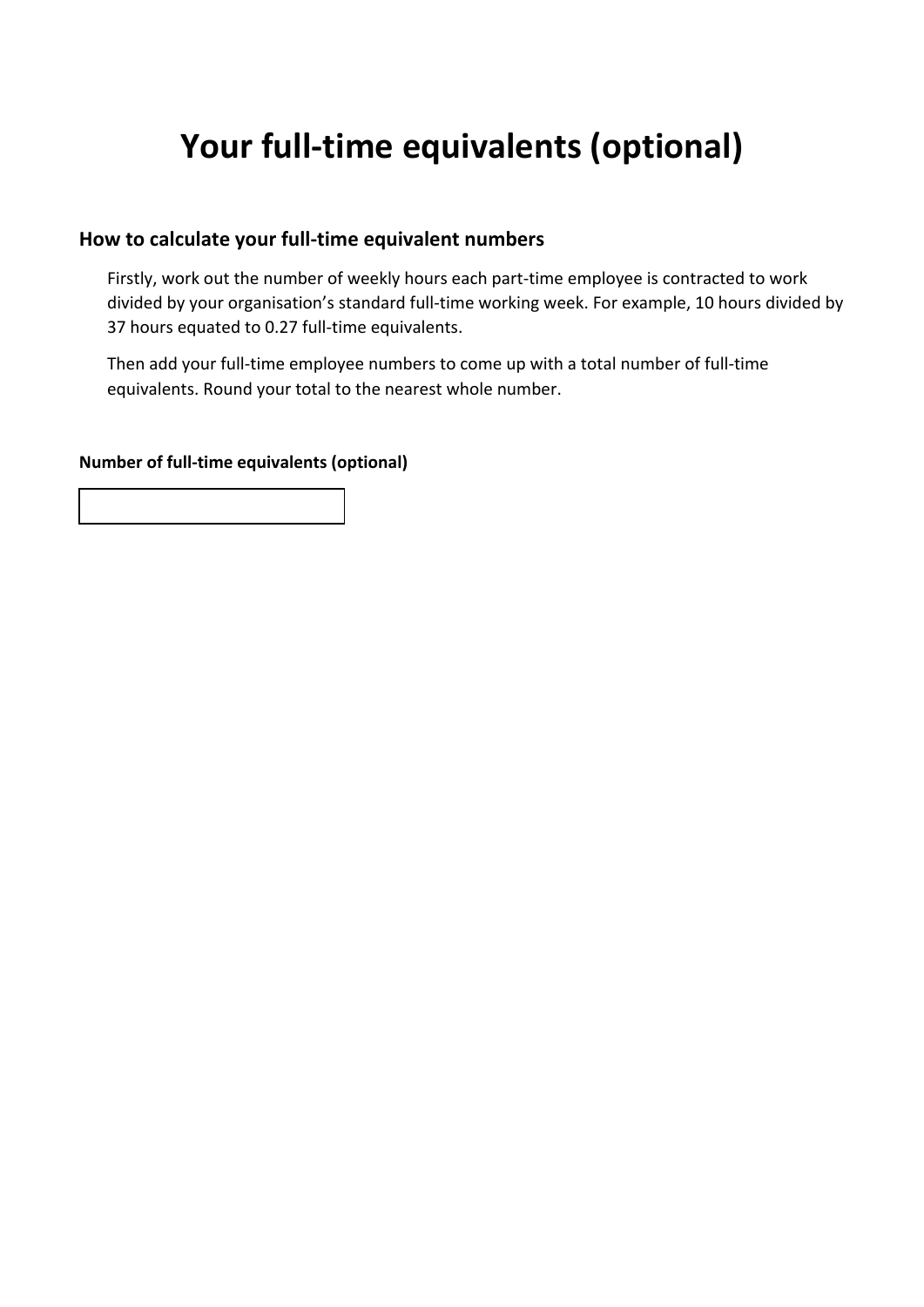# **What actions have you taken this year to meet the target? How do these compare to the actions taken in the previous year?**

We, Buckinghamshire and Milton Keynes Fire Authority (the Authority) have continued to evolve the enrolment of our operational firefighters, to ensure the apprenticeship programme is fit for purpose and delivers the right people, with the right skills in the right roles. By utilising the Authority's levy, it has enabled new starters to benefit from local terms and conditions and national pay rates which attracts a larger range of applicants and so the employment of the right candidates.

As part of the Authority's strategy for the retention and upskilling of existing staff and to develop future leaders, we have enrolled one member of staff onto an apprenticeship during this reporting period, to develop their professional leadership skills. This also helps raise the profile, embed and mentor apprenticeship programmes within the organisation. We have employed 20 new operational firefighters who were enrolled on to the level three operational firefighter apprenticeship standard.

Various staff have supported the development of apprenticeship standards within their area of competence by providing representation on trailblazer groups albeit via virtual meetings. This develops future networking opportunities for the Authority as well as a greater understanding of the standards being developed.

The Authority continues to deliver its pledge to the Apprenticeship Diversity Champions Network (ADCN). Information, guidance and resources from this network is being used in the attraction, engagement and recruitment of apprentices. These activities have been limited this year due to COVID restrictions.

Throughout the pandemic, we have adapted how we engage with our community to promote apprenticeships with virtual careers talks to local colleges and social media campaigns sharing apprentices 'real life' experiences of their journey. This had a particular focus during National Apprenticeship Week where we promoted the diversity of apprentices within the organisation, highlighting age range and previous work history to inform others that apprenticeships are for everyone.

We continue to review our apprenticeship strategy in line with our workforce planning to ensure that when recruitment opportunities present themselves, that our apprenticeships are part of our blended approach to recruitment.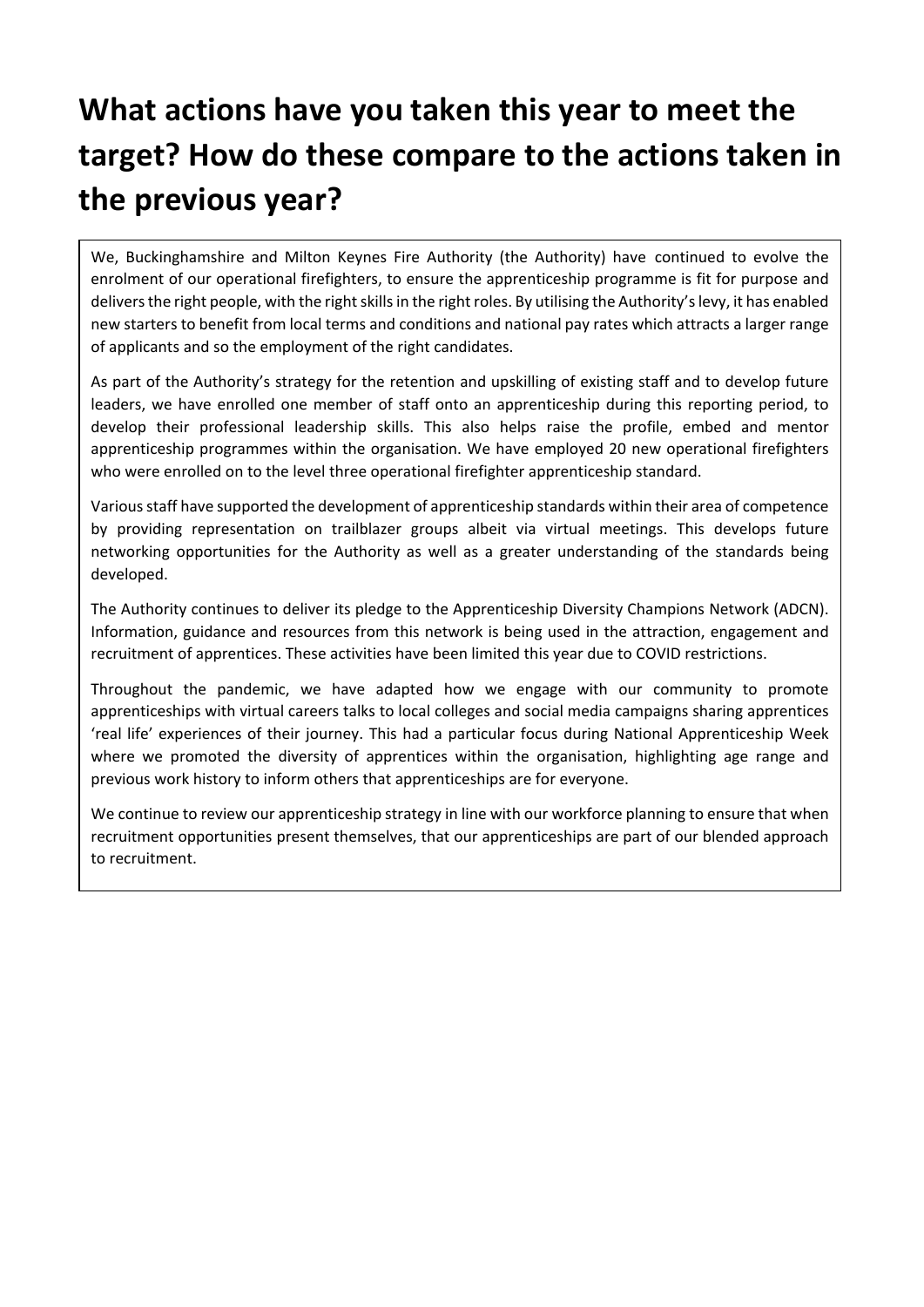# **What challenges have you faced this year in your efforts to meet the target? How do these compare to the challenges experienced in the previous year?**

The lack of registered training providers available locally for Business Fire Safety Apprentices and Community Safety Advisors has meant we have been unable to utilise these apprenticeship Standards.

Although we have recruited and enrolled 20 new operational firefighters COVID‐19 has presented the biggest challenge to us throughout this reporting period. It has put a stop to the "have a go days" that we programmed in throughout the year, reduced attendance at career fairs and meant we need to adapt our approach to training these new starts

Alongside the barriers the pandemic has presented, it also provided an opportunity for the Authority and its staff to review the way business as usual has been conducted and evaluate and implement learns to be better prepared for future campaigns. Our apprentices have adapted to working virtually with their respective training providers, which has allowed their progress to continue without the need for a break in learning.

The Authority had planned to have representation at WorldSkillsUK live at the NEC and at the National Apprentice show at the MK Arena but unfortunately both were cancelled due to COVID‐19 restrictions.

We have unfortunately had some of our operational firefighter apprentices resign from their programme. The reasons for the resignations were sought to allow the Authority to evaluate any learns and implement changes for future programmes. Work has been undertaken to deliver a complete a robust process of recruitment from advertising through to employment to enable the Authority to recruit the right candidates from our local community.

A further challenge we have found when trying to enrol apprentices is that some training providers are only willing to take on cohorts of apprentices and not being able tailor their delivery to meet the requirements of only one apprentice i.e. project management and learning and development level five.

In addition, the lack of availability of the training provider courses for our operational firefighters based around our own workforce planning and timings.

The Authority is now more experienced and knowledgeable with apprenticeships since taking another cohort of operational firefighters and several support staff members through their End Point Assessment. We have been able to gain from this experience and by having regular engagement with awarding bodies through the NFCC Apprenticeship forum and being involved in the Operational Firefighter Apprenticeship standard review. This has allowed us to impart our apprentices with a more rounded appreciation of this process.

The Authorities aspiration of applying to the Register of Apprentice Training Providers (RoATP) and the appreciation of what is required of us moving forward. With the register only being open at specific times of the year could cause issue with our employment programme. In relation to having to be on RoATP as a supporting provider, allowing us to train our own operational firefighters, as we currently have to put aside training time to convert our staff on return from their respective acquisition course which puts a greater burden on our resources.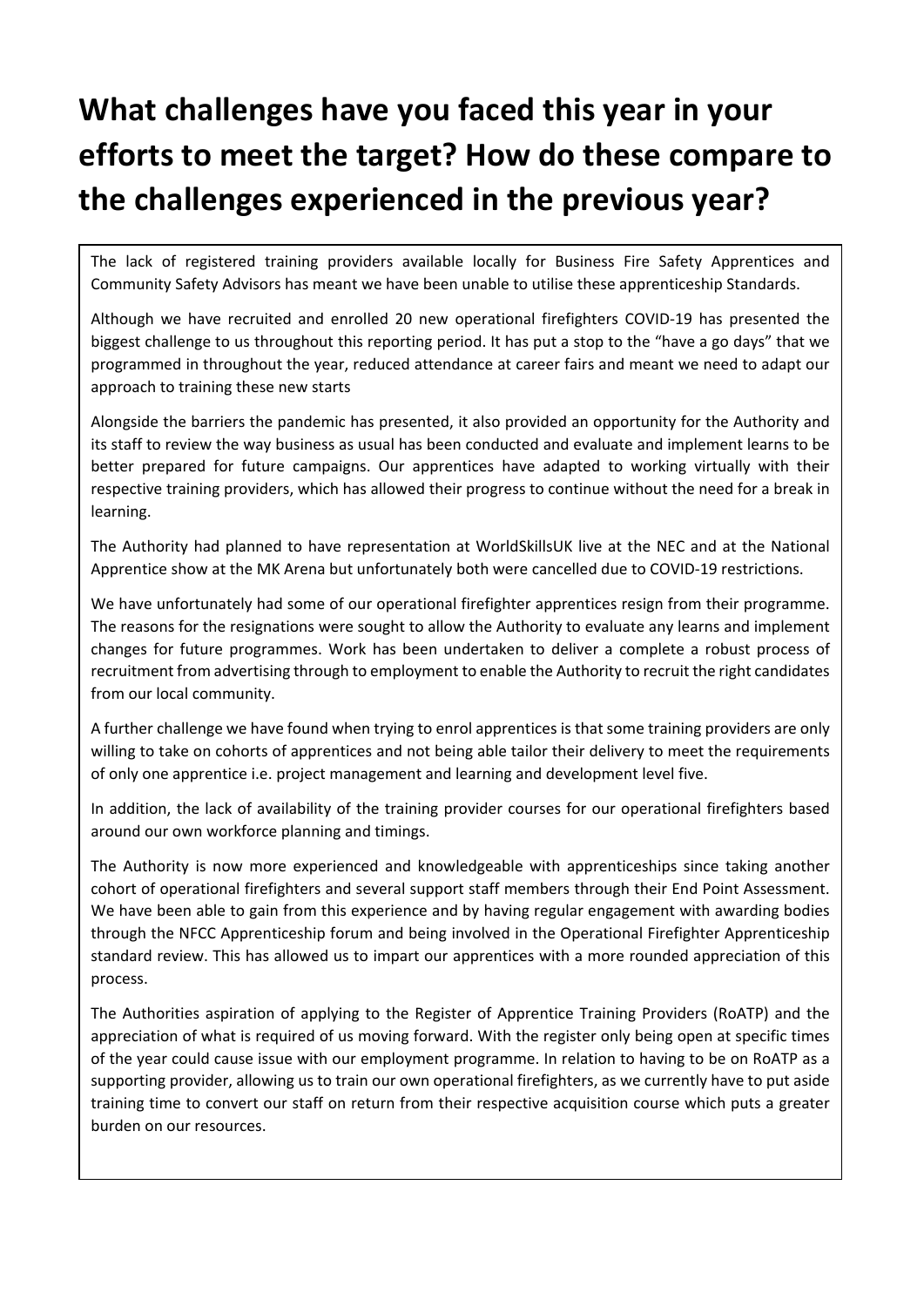### **How are you planning to meet the target in future? What will you continue to do or do differently?**

NFCC Workforce Committee has set up an Apprenticeships Board to reinforce profile, and to optimise resources to best support FRS's to deliver their plans. The Authority has representation on this committee to ensure our local proposition aligns National developments.

Continuing to work with Emergency Services to deliver joint trailblazers and identify further opportunities for collaboration.

Continuation of the Authority's strategic workforce planning, where apprentices are an integral element of a blended approach to resourcing. This also involves developing career pathways for upskilling existing staff based on the NFCC leadership framework.

Continuing to support apprenticeship trailblazers for sector‐relevant standards by providing resources and subject matter experts to the trailblazer groups.

Continued membership of the Apprenticeship Diversity Champions Network, improving networking opportunities, and learning from other members and organisations about ways in which we could improve the diversity of our apprentices and, therefore, our workforce.

Optimising the use of national resources to promote apprenticeship careers.

Building relationships with local training providers and other FRS's to develop new opportunities for new starters and existing members of staff to promote and deliver best practice.

Reviewing Apprenticeship options for On‐Call employees and how they can meet the apprenticeship criteria to helping us attract and retaining On‐Call FF's albeit aspirational at this time

Promotion of our apprenticeship programmes through National Apprentice week, social media campaigns and local events to attract our apprentices of the future, this will also help break down previous challenges and myths. Once COVID restrictions are suitably lifted the continuation of frequent "have a go days" to promote the operational firefighter role to include the targeting of specific groups. Utilising our station crewsto champion apprenticeship programmes throughout the service when they carry out visits to include engagement sessions with local colleges that run emergency services courses.